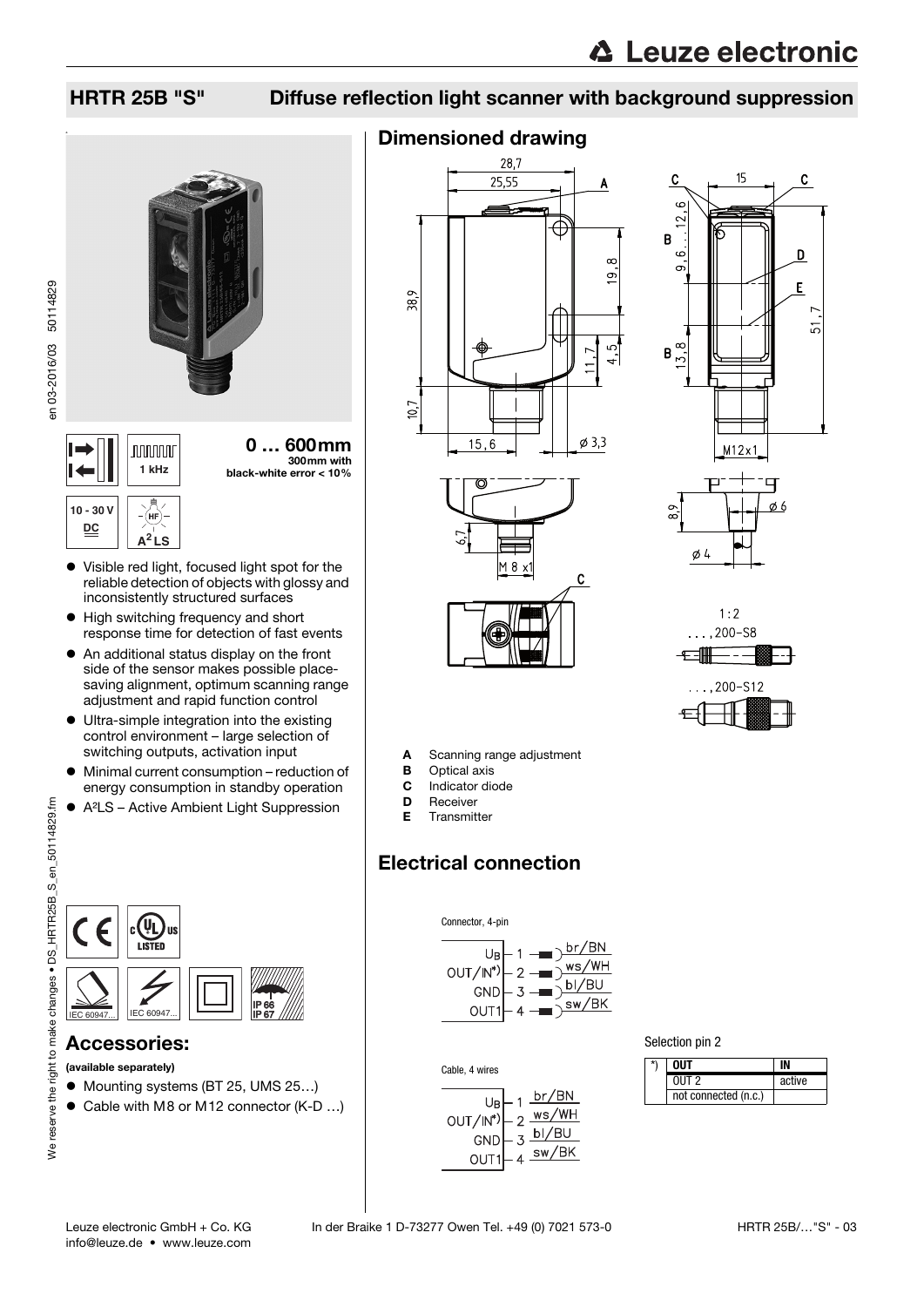# **△ Leuze electronic**

#### HRTR 25B "S"

#### Tables



Scanning range [mm]

#### Diagrams



#### Remarks

**Operate in accordance with intended use!**

- This product is not a safety sensor and is not intended as personnel
- protection. The product may only be put into operation by competent persons.
- $\ddot{\phi}$  Only use the product in accordance with the intended use.



**Specifications** 

10)These proximity switches shall be used with UL Listed Cable assemblies rated 30V, 0.5A min, in the field installation, or equivalent (categories: CYJV/CYJV7 or PVVA/PVVA7)

#### **UL REQUIREMENTS**

# Enclosure Type Rating: Type 1 **For Use in NFPA 79 Applications only.**

Adapters providing field wiring means are available from the manufacturer. Refer to manufacturers information. **CAUTION** – the use of controls or adjustments or performance of procedures other than those specified herein may result

in hazardous radiation exposure. **ATTENTION !** Si d'autres dispositifs d'alignement que ceux préconisés ici sont utilisés ou s'il est procédé autrement qu'indiqué, cela peut entraîner une exposition à des rayonnements et un danger pour les personnes.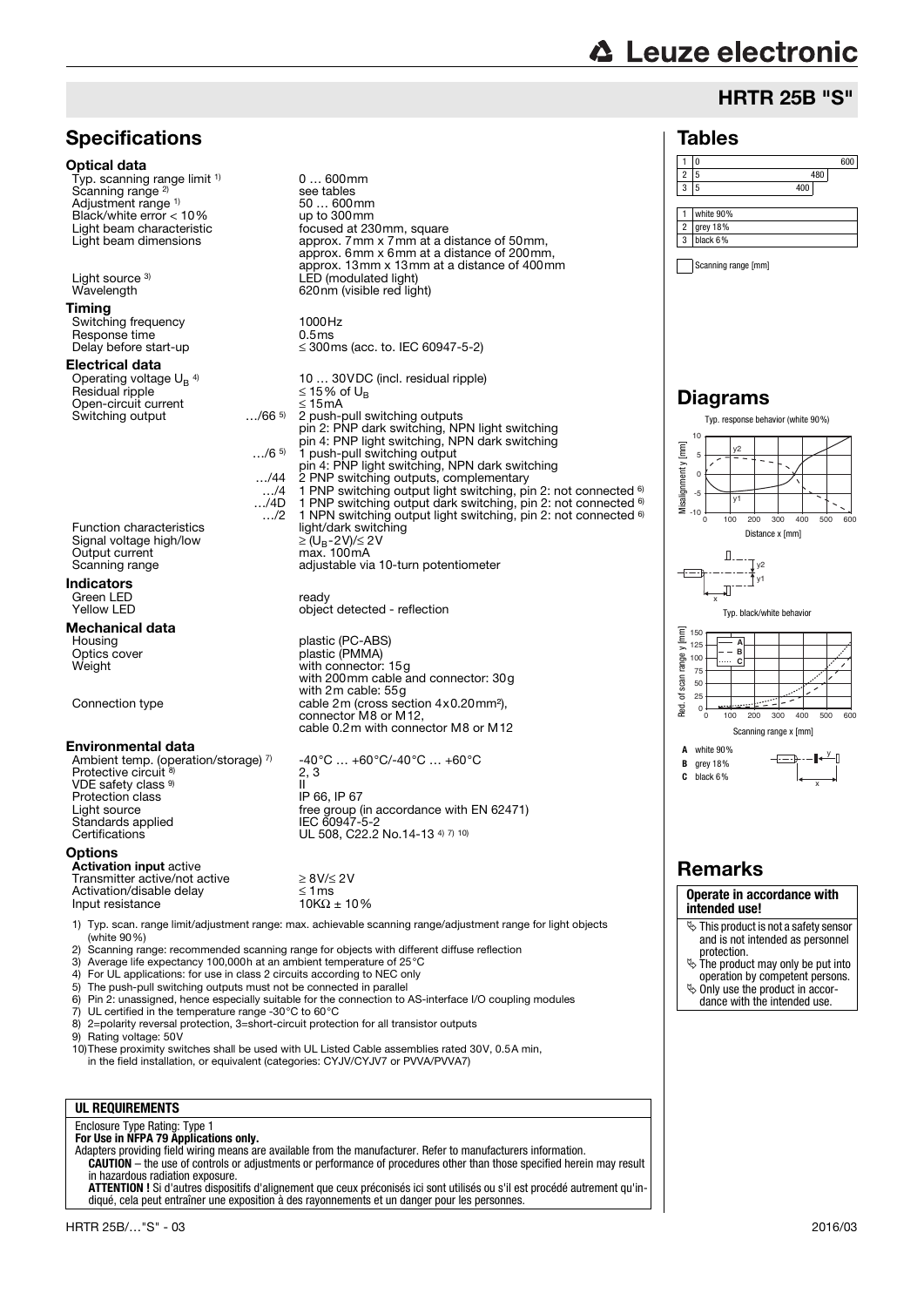**HRTR 25B/ 66 . 8 -XL , 200 -S12**

# HRTR 25B "S" Diffuse reflection light scanner with background suppression

#### Part number code

| <b>Operating principle</b>                             |                                                                                                                                            |  |  |
|--------------------------------------------------------|--------------------------------------------------------------------------------------------------------------------------------------------|--|--|
| <b>HRT</b>                                             | Diffuse reflection light scanners with background suppression                                                                              |  |  |
|                                                        |                                                                                                                                            |  |  |
| <b>Operating principle</b>                             |                                                                                                                                            |  |  |
| N/A                                                    | <b>Infrared light</b>                                                                                                                      |  |  |
| R                                                      | Red light                                                                                                                                  |  |  |
|                                                        |                                                                                                                                            |  |  |
| <b>Construction/version</b>                            |                                                                                                                                            |  |  |
| 25B                                                    | 25B Series                                                                                                                                 |  |  |
|                                                        |                                                                                                                                            |  |  |
| Switching output/function (OUT 1: pin 4, OUT 2: pin 2) |                                                                                                                                            |  |  |
| /66                                                    | 2 x push-pull transistor output, OUT 1: light switching, OUT 2: dark switching                                                             |  |  |
| /6                                                     | 1 x push-pull transistor output, OUT 1: light switching, OUT 2: not connected (n. c.)                                                      |  |  |
| /44                                                    | 2 x PNP transistor output, OUT 1: light switching, OUT 2: dark switching                                                                   |  |  |
| /4                                                     | 1 x PNP transistor output, OUT 1: light switching, OUT 2: not connected (n. c.)                                                            |  |  |
| /4D                                                    | 1 x PNP transistor output, OUT 1: dark switching, OUT 2: not connected (n. c.)                                                             |  |  |
| /2                                                     | 1 x NPN transistor output, OUT 1: light switching, OUT 2: not connected (n. c.)                                                            |  |  |
|                                                        |                                                                                                                                            |  |  |
| <b>Equipment</b>                                       |                                                                                                                                            |  |  |
| $\boldsymbol{.8}$                                      | Activation input                                                                                                                           |  |  |
|                                                        |                                                                                                                                            |  |  |
| <b>Light spot</b>                                      |                                                                                                                                            |  |  |
| N/A                                                    | Standard light spot                                                                                                                        |  |  |
| -S                                                     | Small light spot                                                                                                                           |  |  |
| -XL                                                    | Elongated light spot                                                                                                                       |  |  |
|                                                        |                                                                                                                                            |  |  |
| <b>Electrical connection</b>                           |                                                                                                                                            |  |  |
| N/A                                                    | Cable, PVC, standard length 2000mm, 4-wire                                                                                                 |  |  |
| -S8                                                    | M8 connector, 4 pin (plug)                                                                                                                 |  |  |
| -S12                                                   | M12 connector, 4 pin (plug)                                                                                                                |  |  |
| ,200-S8                                                | Cable, PVC, length 200mm with M 8 connector, 4 pin, axial (plug)                                                                           |  |  |
| ,200-S8.1                                              | Cable, PVC, 200 mm length with M 8 connector, 4-pin, axial (plug),<br>NM construction with snap locking in accordance with IEC 61076-2-101 |  |  |

**,200-S12** Cable, PVC, length 200mm with M 12 connector, 4 pin, axial (plug)

### Order guide

[The sensors listed here are preferred types; current information at](http://www.leuze.com) www.leuze.com

| Part No. |
|----------|
| 50114875 |
| 50115142 |
| 50115145 |
| 50115148 |
| 50115149 |
| 50115154 |
| 50115155 |
| 50115156 |
|          |